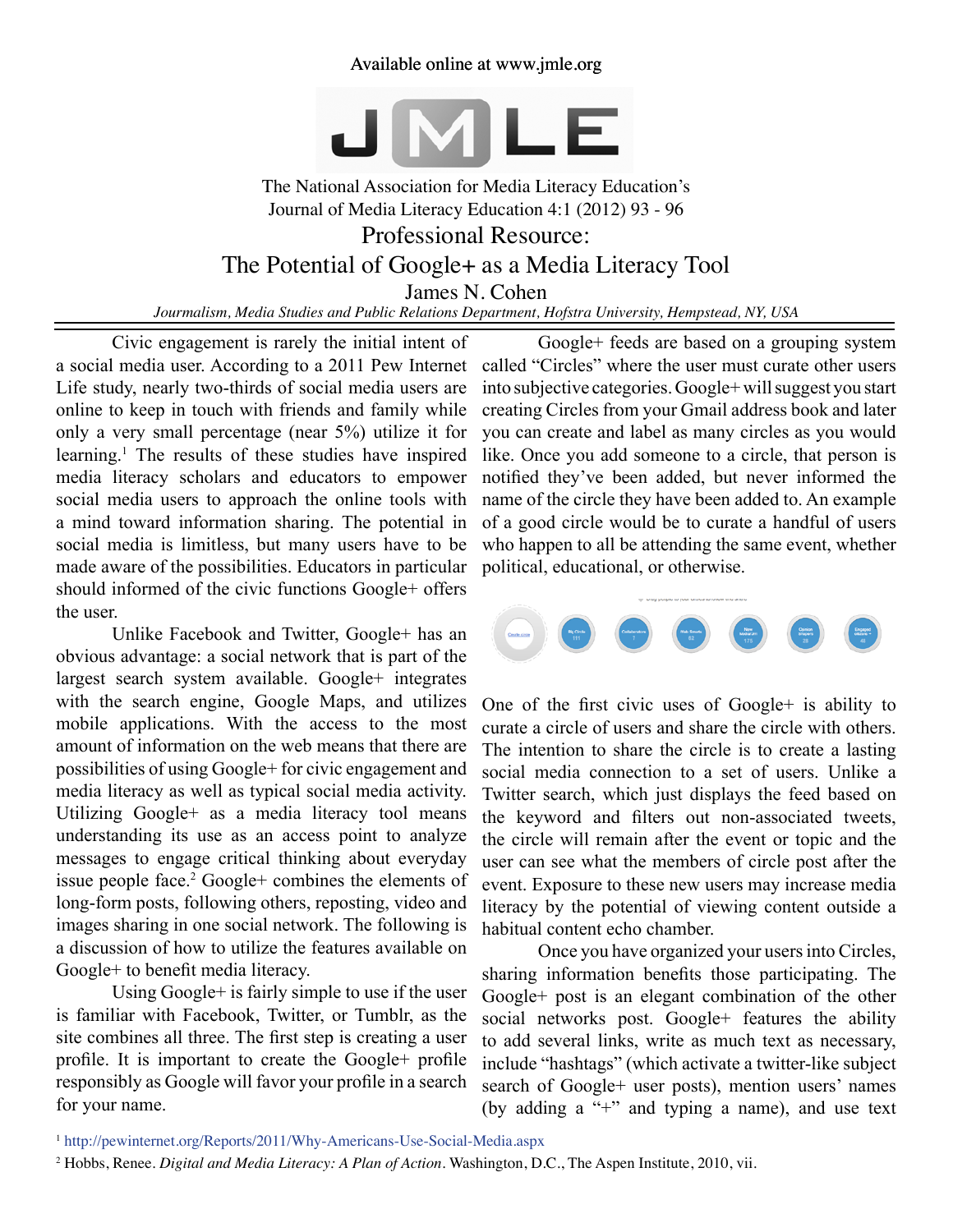formatting. Offering this much customization to a post allows the post author to focus on the message he is writing and the author has the potential to add a certain weight to post. [For text formatting examples, go to [http://blazomania.com/2011/07/10/google-plus-text](http://blazomania.com/2011/07/10/google-plus-text-formatting-tips-and-shortkeys/)[formatting-tips-and-shortkeys/\]](http://blazomania.com/2011/07/10/google-plus-text-formatting-tips-and-shortkeys/)



When sharing content, just as in the other Social Media sites, a commentary should be added. Being thorough and succinct in the post in beneficial to getting reshared in someone else's profile. Google+ also offers the ability to choose who sees your post. You can make it public or restrict to just certain circles you'd like to share with. Keep in mind that the information that posted publicly can show up in Google searches as part of a "social feed."

| What a great resource! Users often forget the amount of Apps they have allowed<br>in their SNS sites. How many still have the FB *_Badges_* app? |  |
|--------------------------------------------------------------------------------------------------------------------------------------------------|--|
| Mike Elgan originally shared this post:                                                                                                          |  |
| What have you agreed to? This site will show you.                                                                                                |  |
| If you use Facebook, Twitter, Google, Yahoo, DropBox, Linkedin, Flickr or                                                                        |  |
| Instagram, you've agreed to allow a lot of companies to do things inside your<br>accounts.                                                       |  |
| But what?                                                                                                                                        |  |
| This site will show you: http://mypermissions.org/                                                                                               |  |
| $\bigcirc$ Public $\times$<br>+Add more people                                                                                                   |  |

(fig.  $3$  – note the text formatting ("\* " means bold and italics) and the ability to choose who sees the post.)

The "hashtag" feature is nothing new; any current event or concert includes it's name with the # (pound) symbol in front of it. It's a metadata feature born in Twitter over four years ago and is now a major feature and part of the trending algorithm of Twitter. The Google+ search engine has features that empower the user within the constraint of the social network with the seamless advantage of Google search. For example, if you were to type #MediaLiteracy, Google+ creates a hyperlink to the search results. The results page defaults to an "Everything, From Everyone, From Everywhere" page that includes (and favors) Google+ posts, websites, and news known as "social search." By clicking on the dropdown, you can focus the search to posts or web examples, called "Sparks." Sparks are web results from multiple sources. Many Google+ users have replaced their Google Alerts with a Google+ Sparks saved search. During a natural disaster or live event such as a protest, Sparks can be the fastest way to retrieve relevant results to display.

| #MediaLiteracy   |                                     | Save this search |
|------------------|-------------------------------------|------------------|
| Everything       | From Everywhere $\sim$              |                  |
| People and pages |                                     |                  |
| Google+ posts    |                                     |                  |
| <b>Sparks</b>    | Public<br>ginally shared this post: |                  |
| Hangouts         |                                     | l w              |
| 100 100          |                                     |                  |

(fig. 4 – Choices of display for search results)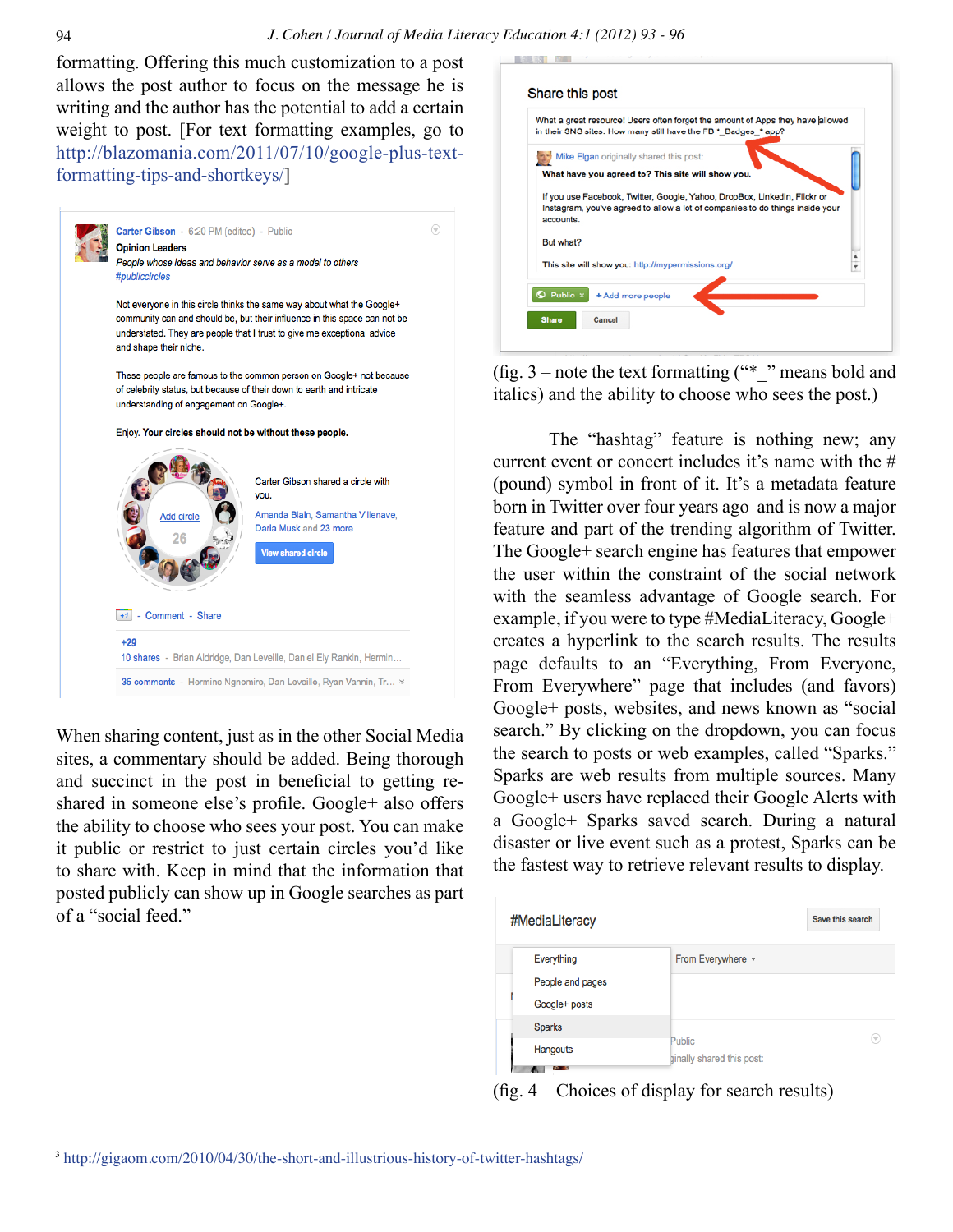Another feature of Google+ that is slowly becoming popular is the "Hangout." Hangouts are video chat with up to ten people that can be saved to YouTube. The Hangout enhances the social network feel by bringing actual voice and picture of the other users. The most useful pragmatic function of the Hangout is the ability use screen share for your desktop or to display YouTube videos to all the participants. Some professors have actually held virtual office hours on Google+.<sup>4</sup> Hangouts are now available as a mobile application on Android devices as well.

As a media literacy application, Hangouts offer the ability for users to discuss content in a small group setting. As a potential project, students can be assigned to analyze and evaluate media messages. For example, a user can show a commercial from YouTube to the group and hold a discussion about the rhetoric or alternate meanings embedded in the context. Furthermore, a news piece can be analyzed to see if the information is fair and balanced and the report tells a full story – all of which can be archived to YouTube and emailed to the instructor. Hangouts can occur within select circles or activated by clicking Hangout directly beneath a post. Once the Hangout opens, anyone who clicks Hangout will attend the virtual meeting as well. South Seattle Community College has used the feature to talk to guest speakers, create global discussions, and presentation collaboration with the desktop share feature.<sup>5</sup>



(fig. 5 – Google Plus Hangout featuring desktop share with a program called Concept Board (http://www.youtube. com/watch?v=vJGp2\_cXmRg))

Social media growth in the last few years has expanded immensely; Facebook reports that there are 800 million active users – that means over 1 in 10 people on Earth have a Facebook account.<sup>6</sup> Twitter, the second largest social network, shows 175 million accounts, but a study has shown that only about half that are active accounts and only 20,000 or so are considered "elite users" who produce the most information.7 Google+, launched late June 2011, is the third-place social media site and boasts over 60 million users, most of which return to the site quite often.8

Although part of a enormous company that is often the target of anti-trust authorities, Google+ is still a fledgling social network. Many of the early adopters of the Google+ migrated over in frustration at Facebook's constant changes as it tiptoes the line of user privacy. The most recent Facebook change is the live ticker on the far right of the screen that displays user comments and activity in real time. In comparison, privacy controls in Google+ are very easy to understand and maintain. However, Google+ is criticized as well: Google searches now result in "personal results" as well as web results.<sup>9</sup> The personal results are search returns based on previous searches in your Google+. Google feels that the "Search, + Social" results increase your likelihood of finding a result relevant to you because your peers may have already made the search previously and/or shared the result. As of March 1st, Google plans a further sharing upgrade that utilizes a your Google ID as a shared experience across multiple machines, something very similar to Apple's iCloud. As mentioned previously, this is why it is important to carefully construct a Google+ post.

Concerns aside, Google+ is a global platform that has so far remained advertising free and less polarized. The commitment to user control has seemed to encourage civic engagement. The users who post the most fulfilling commentary to a post happen to get re-shared quite often. Some find it a very large compliment to become part of a sharable circle of "Opinion shapers" or "New Media Professionals."

While I have found that students are somewhat reluctant to try a new social network even if they are

- <sup>4</sup> <http://chronicle.com/blogs/wiredcampus/professors-consider-classroom-uses-for-google-plus>
- 5 <http://sites.southseattle.edu/gplus/hangouts-1>
- 6 <https://www.facebook.com/press/info.php?statistics>
- <sup>7</sup> [http://technolog.msnbc.msn.com/\\_news/2011/03/29/6369162-twitters-most-frequent-squawkers-a-loud-minority](http://technolog.msnbc.msn.com/_news/2011/03/29/6369162-twitters-most-frequent-squawkers-a-loud-minority)
- 8 <http://mashable.com/2012/01/03/google-growth-2012/>
- 9 <http://www.economist.com/node/21542677>